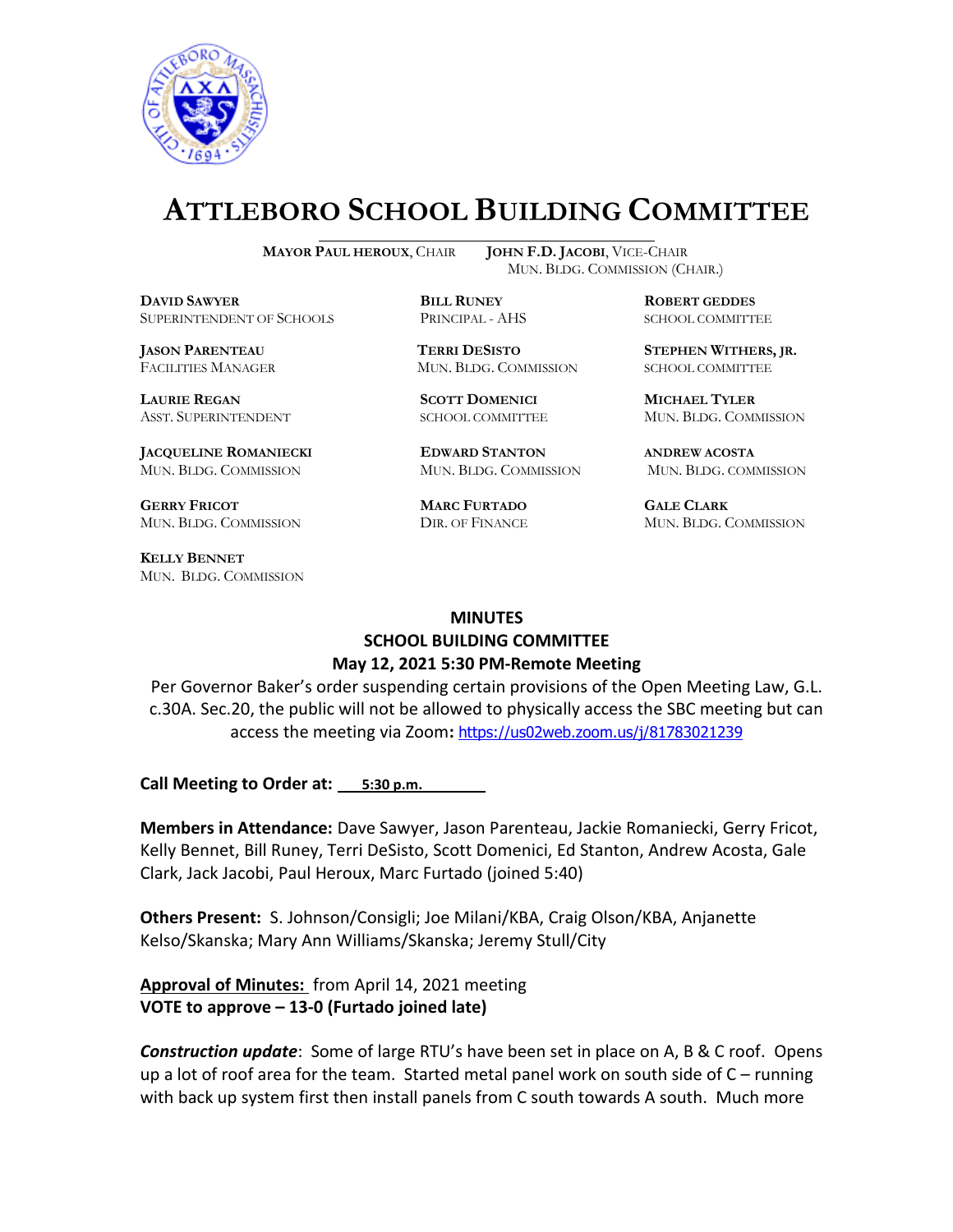exterior CMU block at future automotive wing and outside of the auditorium (outside and inside). Progress made along the gymnasium exterior brick and windows installed. Front of the building coming along nicely. More curtainwall, glass and framing being installed. Curtain wall and all the "strips" that you see will eventually be metal panel. Lot of underground structures to go in, work starting this summer to build out the entry. Inside: mockup, early mockup has lab casework and markerboards along with epoxy countertops. Corridor on 4<sup>th</sup> floor paint applied and accent tile. Railing starting to go in on connecting stairs from 4 to 3. Future bathroom spaces are framed (opens up a lot of work for plumber). Typical classrooms windows are in (operable windows), painting done and ceiling grid in. Shot of auditorium shows the stage surrounded by CMU (almost all sides). Get a good feel for how this will look. Prepping sloped slab at auditorium to be placed within next few weeks.  $1<sup>st</sup>$  floor future marketplace area in A, restaurant area: framed with MEP rough on going. Future automotive block is almost complete. Future weight room and fitness room area slabs in place – framing to follow.

Drummond Fields are being used heavily. Small punch list items at Drummond Fields to be addressed this week.

Scheduled for occupancy June 16<sup>th</sup> of 2022. Full move in thereafter.

| <b>Vendor</b>             | Invoice #             | <b>Invoice</b> | <b>Amount</b>  |
|---------------------------|-----------------------|----------------|----------------|
|                           |                       | Date           |                |
| Skanska                   | 1316825-000-14431-56  | 5/7/21         | \$121,205.00   |
| Kaestle Boos              | 16027.00-51           | 4/30/21        | \$109,085.00   |
| Consigli                  | <b>Application 24</b> | 4/30/21        | \$5,459,770.01 |
| <b>Briggs Engineering</b> | 218478                | 4/24/21        | \$7,472.00     |
| STV   DPM                 | 90020572              | 4/15/21        | \$2,409.75     |
| Fed Ex                    | 7-357-82628           | 5/3/21         | \$19.38        |
| Fed Ex                    | 7-335-29433           | 4/12/21        | \$17.31        |
|                           |                       |                |                |
| <b>Total</b>              |                       |                | \$5,699,978.45 |

#### **Bills & Payments:**

**VOTE to approve 14-0**

## **Attleboro High School-project update:**

- Approval of GCO #8 Total \$48,184.25 Fully vetted by KBA. Skanska and Consigli
	- o GCR056 \$8,907.53 Storefront Head Attachment Revs
	- o GCR061 (\$7,017.01) Revised Door hardware at classrooms.
	- o GCR063 \$17,032.11 Classroom A417 revisions.
	- o GCR065 \$13,499.38 Misc. Ceiling Revisions per Coordination (2W)
	- o GCR066 \$6,249.81 Automotive pass through window revision
	- o GCR068 \$5,041.45 Book drop at media center